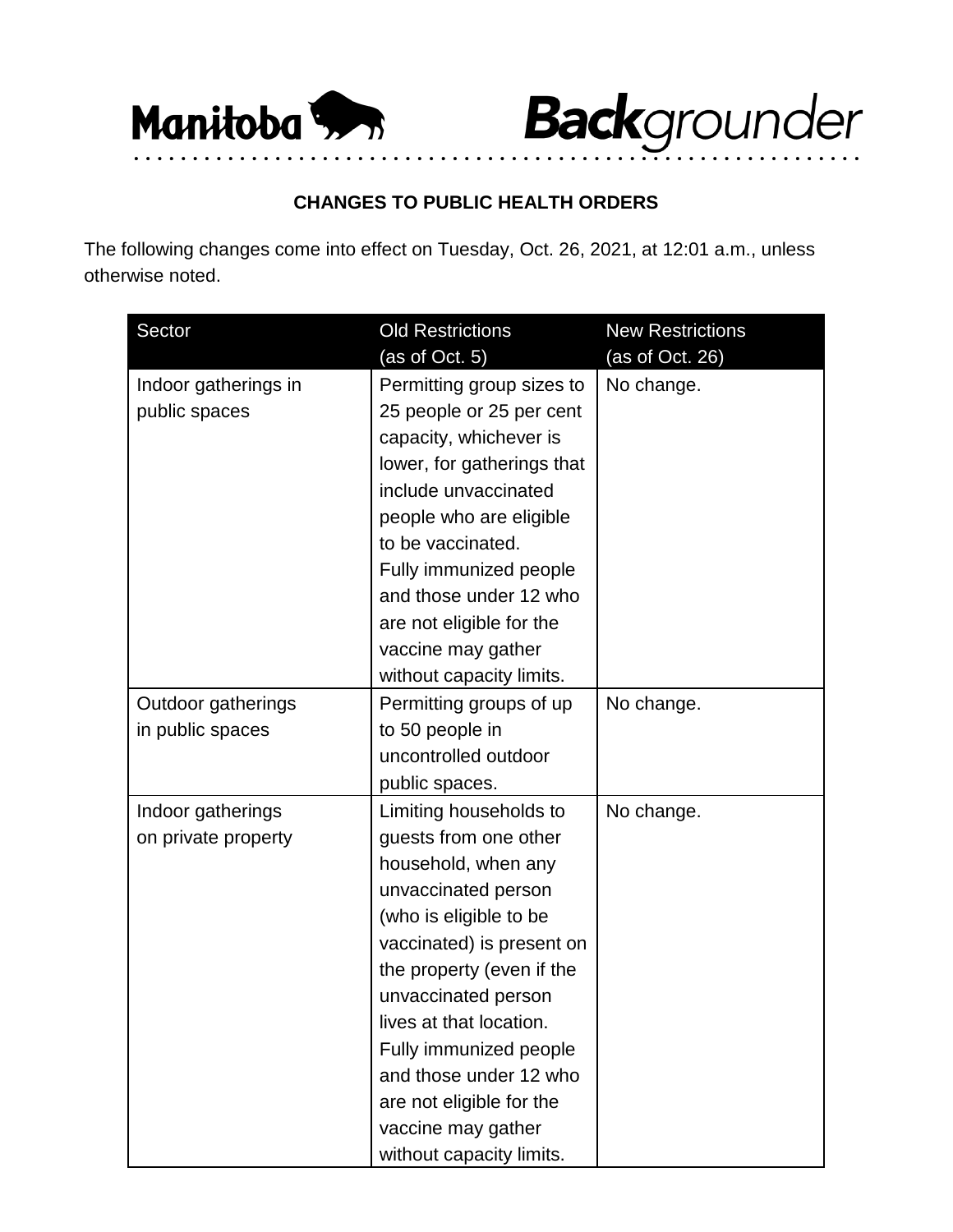| Outdoor gatherings<br>on private property            | Limiting households to<br>10 guests outdoors when<br>any unvaccinated person<br>(who is eligible to be<br>vaccinated) is present on<br>the property (even if the<br>unvaccinated person<br>lives at that location).<br>Fully immunized people<br>and those under 12 who<br>are not eligible for the<br>vaccine may gather | No change. |
|------------------------------------------------------|---------------------------------------------------------------------------------------------------------------------------------------------------------------------------------------------------------------------------------------------------------------------------------------------------------------------------|------------|
|                                                      | without capacity limits.                                                                                                                                                                                                                                                                                                  |            |
| Restaurants,<br>licensed premises<br>and food courts | Proof of vaccination is<br>required for those 12<br>years of age and older.<br>Individuals are required<br>to wear masks but are<br>not required to provide<br>proof of vaccination to<br>enter for the sole<br>purpose of picking up<br>takeout or delivery<br>orders. All other<br>restrictions have been<br>removed.   | No change. |
| Gyms and fitness<br>centres                          | No capacity limits. Proof<br>of vaccination required.<br>Masks remain required<br>when not actively<br>engaged in physical<br>activity.                                                                                                                                                                                   | No change. |
| Casinos, bingo halls<br>and VLTs                     | Proof of vaccination is<br>required. Physical<br>distancing is no longer<br>required between VLTs.                                                                                                                                                                                                                        | No change. |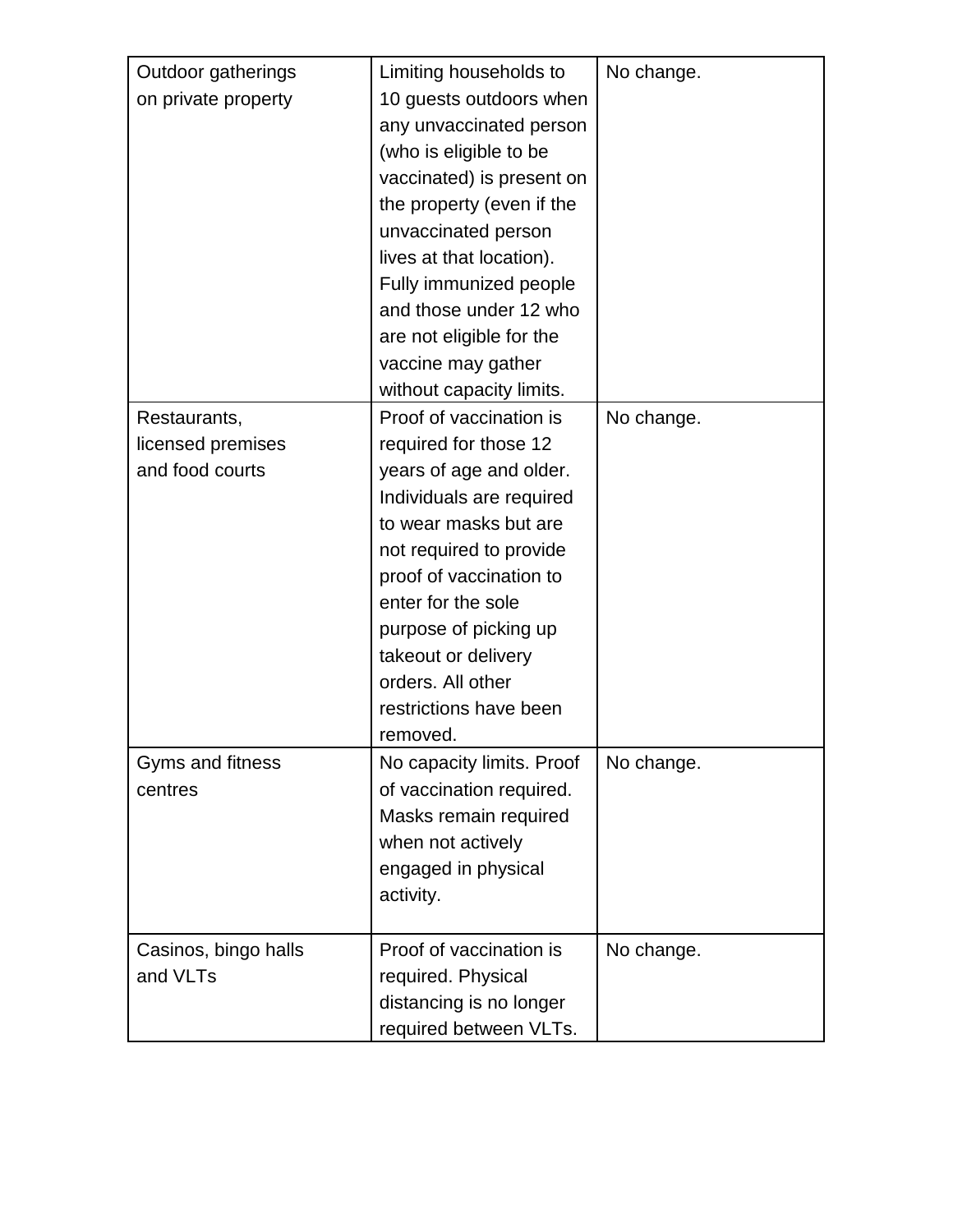| Museums and<br>galleries                                   | Museums operate under<br>the requirement to show<br>proof of vaccination<br>(indoors only) when<br>open to the public as a<br>museum. If the museum                                                               | No change. |
|------------------------------------------------------------|-------------------------------------------------------------------------------------------------------------------------------------------------------------------------------------------------------------------|------------|
|                                                            | is used as a private<br>venue for another<br>purpose (e.g. wedding),<br>then the appropriate                                                                                                                      |            |
| <b>Fairs and festivals</b>                                 | orders apply.<br>Limited to 50 unless<br>protocols and higher<br>attendance is approved<br>by public health officials.                                                                                            | No change. |
| Libraries                                                  | Open without capacity<br>limits.                                                                                                                                                                                  | No change. |
| <b>Professional sports</b><br>or performing arts<br>events | Open with no capacity<br>limits for patrons with<br>proof of vaccination                                                                                                                                          | No change. |
| Horse and auto<br>racing                                   | Open with no capacity<br>limits for patrons with<br>proof of vaccination, and<br>a plan approved by<br>public health officials.                                                                                   | No change. |
| Movies theatres and<br>concert halls                       | Proof of vaccination will<br>be required. No other<br>restrictions.                                                                                                                                               | No change. |
| Weddings and<br>funerals                                   | Permitting indoor public<br>gathering group sizes to<br>150 people or 50 per cent<br>capacity, whichever is<br>lower, for gatherings that<br>include unvaccinated<br>people who are eligible to<br>be vaccinated. | No change. |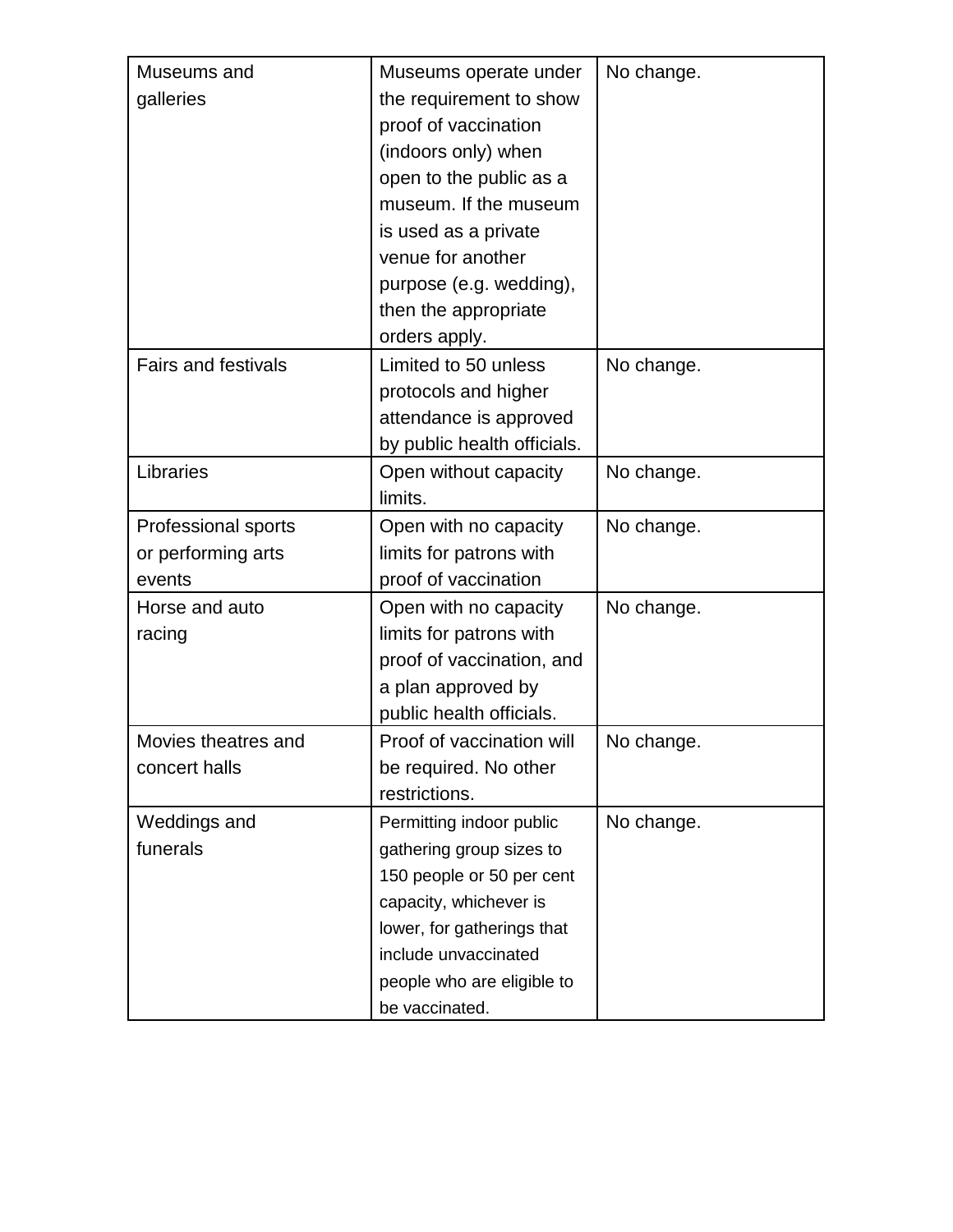| Indoor community,<br>cultural and religious<br>gatherings                         | Permitting indoor public<br>gathering group sizes to<br>25 people or 33 per cent<br>capacity, whichever is<br>greater, for gatherings<br>that include<br>unvaccinated people<br>who are eligible to be<br>vaccinated. | No change. |
|-----------------------------------------------------------------------------------|-----------------------------------------------------------------------------------------------------------------------------------------------------------------------------------------------------------------------|------------|
|                                                                                   | Fully immunized people<br>and those under 12 who<br>are not eligible for the<br>vaccine may gather<br>without capacity limits.                                                                                        |            |
| Outdoor community,<br>cultural and religious<br>gatherings                        | Permitting groups of up<br>to 50 people in<br>uncontrolled outdoor<br>public spaces.                                                                                                                                  | No change. |
|                                                                                   | Drive-in services<br>continue unrestricted.                                                                                                                                                                           |            |
| <b>Personal services</b>                                                          | Open without capacity<br>restrictions.                                                                                                                                                                                | No change. |
| Indoor sports and<br>recreation, including<br>dance, theatre and<br>music school. | Proof of vaccination will<br>be required, excluding<br>youth recreational sport.<br>Parents and coaches will<br>require proof of<br>vaccination.                                                                      | No change. |
| Outdoor sports and<br>recreation                                                  | Games, practices and<br>tournaments permitted,<br>capacity limit of 50 per<br>cent for spectators.                                                                                                                    | No change. |
| Overnight camps                                                                   | Open with limit of up to<br>15 staff and campers in<br>a group, no interaction<br>between groups and a<br>plan approved by public<br>health officials.                                                                | No change. |